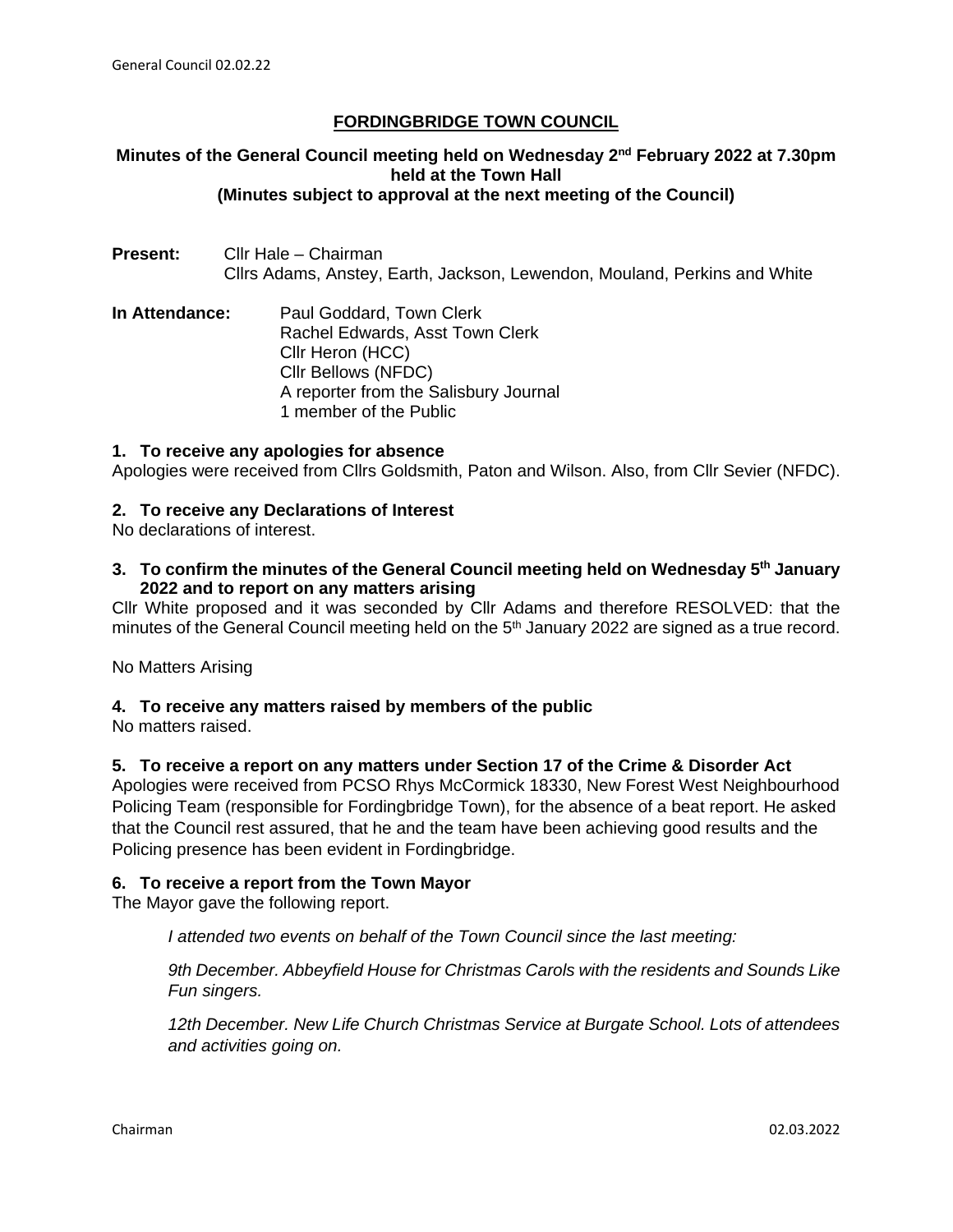*There are two other items I want to raise:*

*Firstly, Town Council emails. Obviously, I am frustrated to hear there has been another*  batch of scam emails in my name. I have two levels of anti-virus and am confident it is not *my PC at fault. It seems the names are being picked from the Council website, which is very annoying.*

*On emails, there have been a few recent ones which don't comply with the Town Council Code of Conduct in showing respect to other Councillors. To avoid this happening, please can I ask that any details any of you want to share are emailed to the Town Clerk in future? Paul can then decide what is appropriate to issue to other Members.*

*Secondly, I think we need to review the plans for the Town Hall again. The lease on the VIC expires again in April 2023 and there is a danger we will drift into renewing it again with no decision reached.*

*I still strongly believe all Town Council operations should be based at the Town Hall, we can give our staff better working conditions here, and avoid renting any other accommodation in the town. The scheme we have been investigating to upgrade the Town Hall would give many advantages - but now causes me more concerns:*

*The Conservation Officer opposes the scheme as it removes some original features from the building. They also oppose linking any new structures to the existing which significantly increases the cost of a mezzanine floor.*

*The cost of the scheme is likely to be much higher than I anticipated. Paul is arranging for an approximate cost for when we discuss this fully. There are other projects in the town which we could spend these funds on.*

*The loss of space in the main hall. This was raised by Cllr Adams, the Conservation Officer, and a Member of the Public. The size of the hall has been more important for social distancing during the pandemic.*

*My own preference would be a reduced scheme for the Town Hall. The main office could be in the upstairs Council Chamber, and the VIC could operate in the ground floor office without removing any original walls. The only requirements would be improved access to the first floor (lift or new staircase) and refurbishment of the toilets. We could also replace the roof of this hall, which was recommended after the previous building repairs.*

*I* suggest we have the Town Hall on the agenda at the Finance and Policy Committee *meeting in three weeks' time and hope we can all consider the options fully at that meeting.*

#### *Action: Clerk to add item to the Finance and Policy committee meeting agenda*

*[Cllr Perkins entered the meeting during this item]*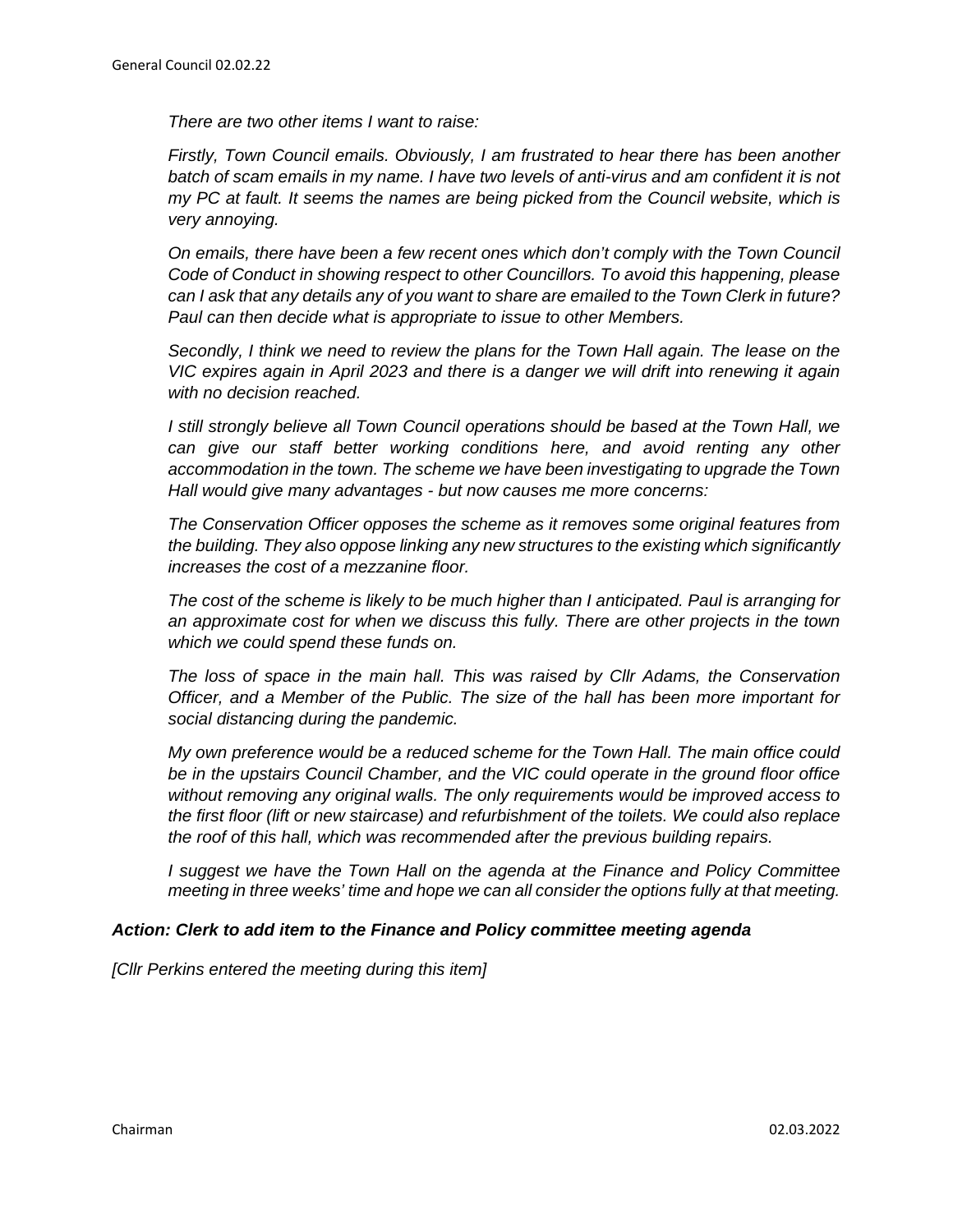### **7. To receive a report from the County Councillor**

Cllr Heron submitted a written report in advance of the meeting - see appendix.

Cllr Perkins asked when the railings at the bridge on West Street will be repaired after having been damaged and reported three months ago. *Action: Cllr Heron to follow up repairs*

Cllr Hale asked about the damage to pavements. Cllr Heron reported that he had forwarded the Clerk's photographs to the local highways manager and asked if it would be possible for a walk around to be arranged with the Clerk.

### **8. To receive a report from the District Councillors**

• To discuss the recycling policy of the NFDC

Cllr Bellows read from the Strategic Sites update on the Augustus Park development, see appendix 2.

Cllr Bellows reported that the work behind the Co-op had begun but the high number of electrical ducts was causing delay.

Cllr Bellows reported that NFDC Councillors would receive a full briefing on the Waste Strategy on 18th February and that Town and Parish Councillors will be invited to a virtual update after that. A general discussion about recycling followed.

Cllr Bellows reported that the Government Levelling Up White Paper has been released today, setting out a plan to transform the UK by spreading opportunity and prosperity to all parts of it.

Cllr Bellows reported that an NFDC vehicle had been vandalised overnight in Fordingbridge and then shunted into the middle of the road by another vehicle where it had remained for several hours. The operative lives in Fordingbridge but could not open the van doors due to the damage.

Cllr Lewendon reported that the spoil from Augustus Park had been built into an embankment alongside the footpath. He asked whether this would be removed as no permission had been granted to build the embankment.

*Action: Cllr Bellows to find out whether the embankment would be removed*

- **9. To receive the following Committee meeting minutes and any recommendations to General Council contained therein.**
	- Planning Committee  $-8<sup>th</sup>$  December 2021 received Cllr Lewendon
	- Extraordinary Planning Committee  $6<sup>th</sup>$  January 2022 received Cllr Lewendon
	- Planning Committee  $-12<sup>th</sup>$  January 2021 received Cllr Lewendon
	- Amenities Committee  $19<sup>th</sup>$  January 2021 received Cllr Mouland
	- General Purposes Committee  $-19<sup>th</sup>$  January 2021 received Cllr Earth
	- Finance and Policy Committee  $-26<sup>th</sup>$  January 2021 received Cllr Adams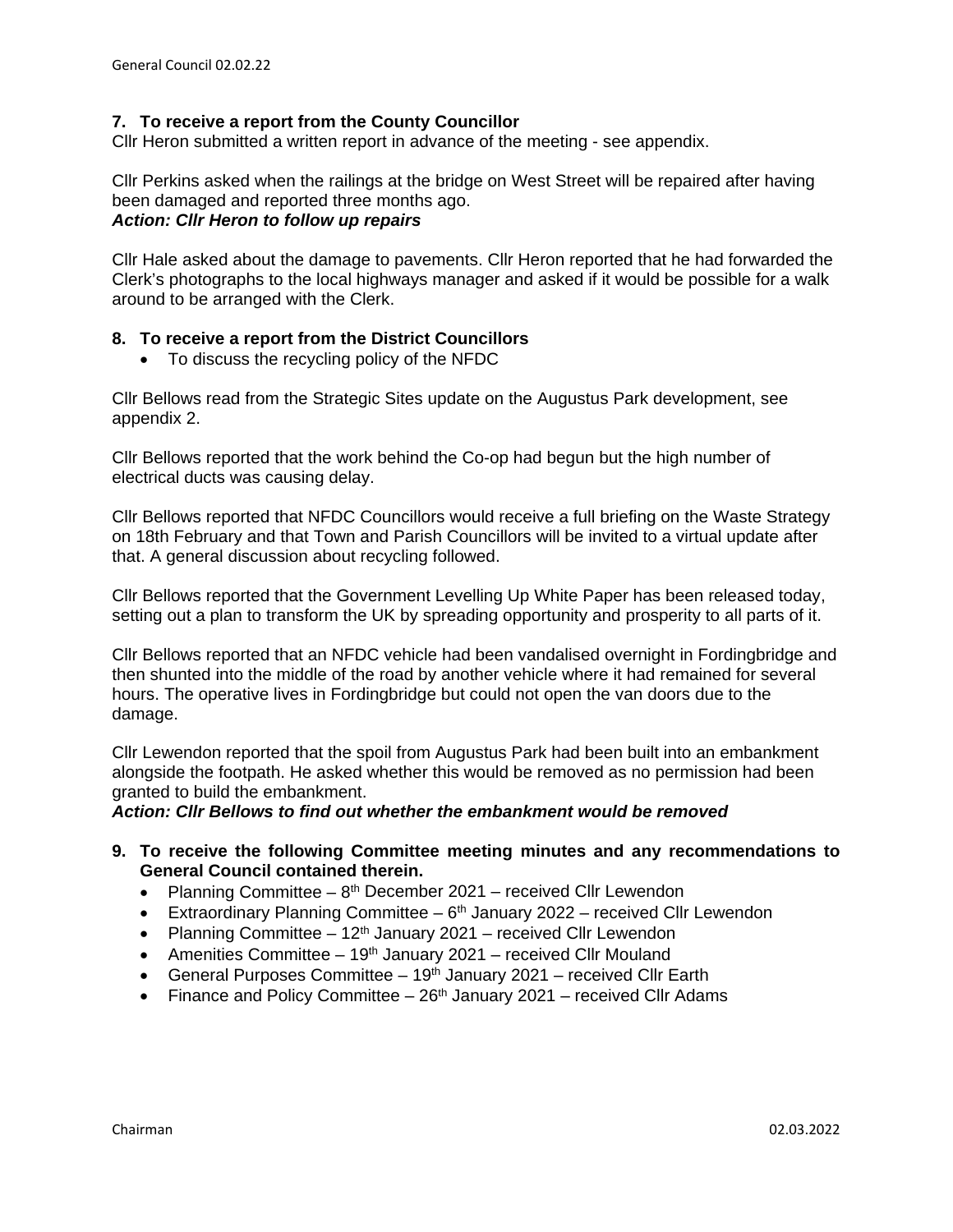### **10. To consider Footways in Fordingbridge**

The Clerk emailed photos of the High Street and Salisbury Street pavements to Cllr Heron who has asked the local highways manager to arrange a site visit with the Clerk.

The Clerk reported that he'd emailed the landowners at Whitsbury Road regarding the need to cut back the hedge. Cllr Lewendon asked that this hedge be reported to Hampshire Highways, passing on the landowner's contact details and previous correspondence at the same time. HCC can do the work in default and invoice the landowner to recover the debt. Cllr Lewendon asked that this be done soon due to bird nesting season being imminent.

### *Action: Clerk to report hedge to Hampshire Highways*

### **11. To consider Highways in Fordingbridge**

The Asst Clerk reported on the 20's Plenty for Us campaign, which is asking Parish and Town Councils in Hampshire to pass a motion to support the campaign for 20mph where people, live work and play in order to:

- a. Achieve a 20mph speed limit on roads which are currently 30mph, with exceptions where a higher speed limit is demonstrably safe, particularly for vulnerable road users.
- b. Demonstrate to the Highways Authority the demand for 20mph county-wide, making it both cheaper and easier to implement across the county and achieving better driver compliance.

Members agreed this was a good idea.

### *Action: Clerk to add to agenda for approval at the next General Council meeting*

#### **12. To consider the dates of the ordinary meetings of the Council in June 2022 (Platinum Jubilee)**

The Asst Clerk reported that there are two bank holidays on Thursday 2<sup>nd</sup> and Friday 3<sup>rd</sup> June to mark the occasion of the Queen's Platinum Jubilee and asked members whether they'd still like to hold a General Council meeting on 1<sup>st</sup> June or prefer to postpone both General Council and Planning Committee meetings by a week. Members agreed to consider the dates again nearer the time.

#### **13. To consider proposals for the Queen's Jubilee**

Cllr White reported that the Fordingbridge Events Group is hoping to organise, in conjunction with the Town Council, a free community event to celebrate the Platinum Jubilee of HM Queen Elizabeth II. The proposal is for a 'Jubilee Picnic in the Park' on Thursday the 2<sup>nd</sup> June 2022 at Fordingbridge Recreation Ground from 3.30pm to 9.30pm, with the Council providing the Recreation Ground, the insurance for the event, the beacon and four Portaloo toilets. The risk assessment would be done by a member of the Events Group.

The event would include live music, a disco covering the musical periods of Her Majesty's reign, children's activities, Rotary Club Charity Duck Race as well as the initial lighting of a newly designed & fabricated Fordingbridge Beacon which will be used to mark the Queens 70 years on the throne. Also available on the day would be a fully licensed bar & hot food provided by the Sports Club as well as other outlets supplied by local Fordingbridge businesses.

A commemorative hornbeam tree will be planted by the Town Council in the Recreation Ground this Spring and a ceremonial plaque unveiled during the celebration. The beacon would be located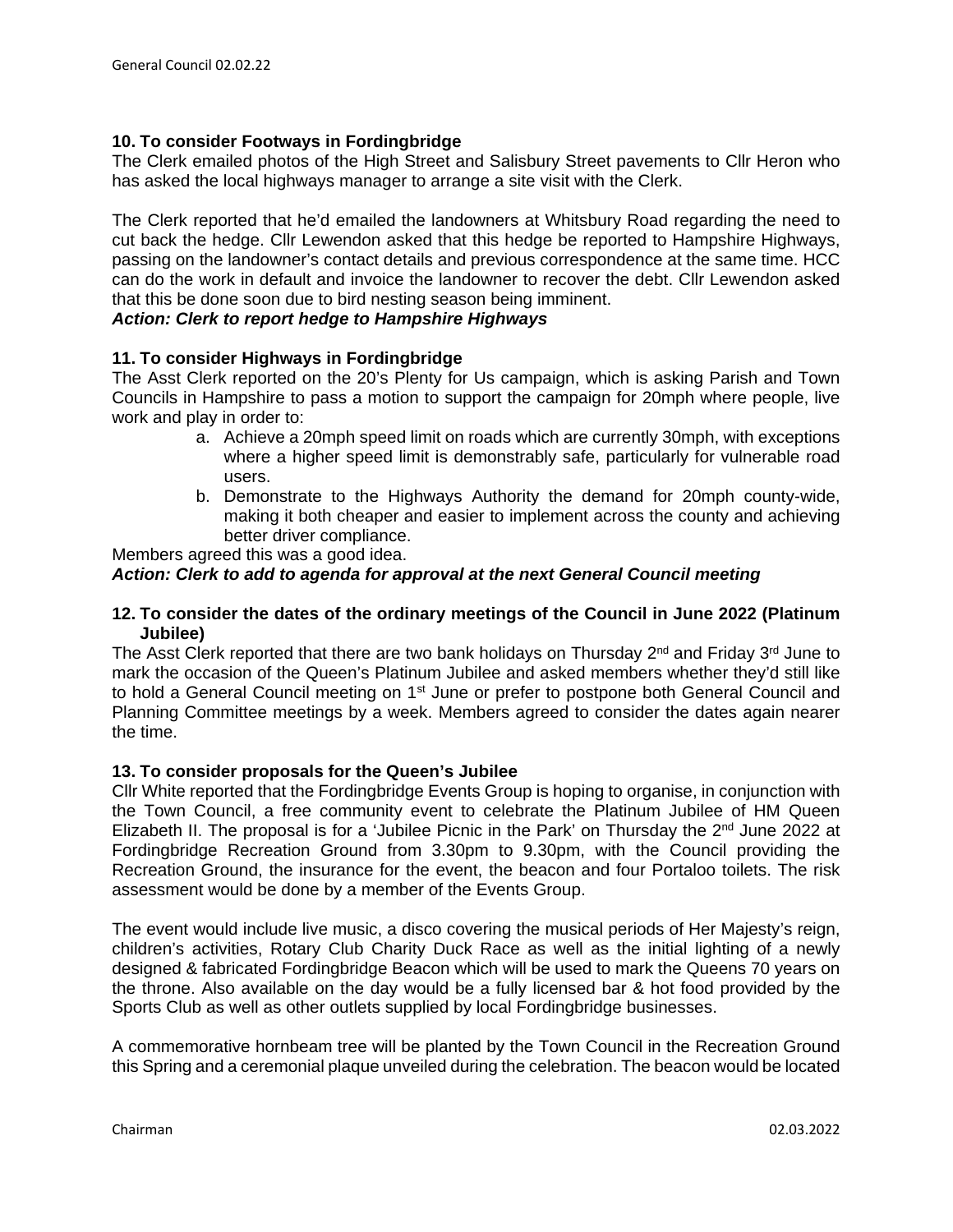close to the bank of the river so the reflection can be seen in the water and it can be seen from the bridge. The Clerk reported that some money has already been set aside for the Jubilee and that the Mayor's allowance and S137 funds can also be used.

Councillors discussed whether to provide a souvenir for the children of the town such as a commemorative mug or coin.

Cllr White reported that there would be no Summer Festival this year and that the Events Group would like to work together with the Town Council to organise a Christmas event.

### **14. To consider the recommendation from the planning committee to proceed with a strategic plan for Fordingbridge**

Cllr Jackson proposed and it was seconded by Cllr Mouland and therefore **RESOLVED**: to proceed with a strategic plan. All in favour. The strategic plan would be implemented through the existing Neighbourhood Plan Steering Group.

## **15. To report on any Health & Safety issues**

Nothing to report.

### **16. To receive reports from representatives on Outside Bodies and meetings attended**

Cllr Lewendon attended the Hampshire Passenger Transport forum on 27th January, looking at Hampshire's Bus Strategy. He reported that £1.4Billion would be spent on important bus routes, for example from Southampton to Portsmouth. The discussion groups identified various problems with the bus services as they are, in particular:

- Times of early morning / evening / late buses.
- Frequency of buses outside of peak times
- Lack of bus shelters
- Live bus information only being available in busy town centres

Cllr Lewendon reported that the X3 is funded by Dorset and Wiltshire Councils, rather than Hampshire County Council and that there is no bus service from Fordingbridge to Southampton. He said that over 1000 vehicles use the B3078 from Fordingbridge to Southampton in the early morning each weekday and that a frequent bus service is needed to get people out of their cars.

Cllr Anstey attended the North West Quadrant meeting on 31<sup>st</sup> January. He reported that under national permitted development rights, temporary campsites can currently legally operate for 56 days a year without express planning permission. The NPA is proposing introducing an 'Article 4 Direction' in the National Park which would require a planning application for all new and the larger existing sites.

Cllr White attended a Fordingbridge Event Group meeting making plans for the Queen's Jubilee celebrations in Fordingbridge.

### **17. To note any items of correspondence**

The Asst Clerk reported on an upcoming cycle event 'The New Forest Classic Road Cyclo Sportive' to be held on Saturday 9th & Sunday 10<sup>th</sup> April 2022, beginning and ending at Gang Warily, Newland Road, Southampton, SO45 1GA. Those riders on the longest route (127km) will cycle East on the B3079 Roger Penny Way to Fordingbridge and then turn South along Stuckton Road.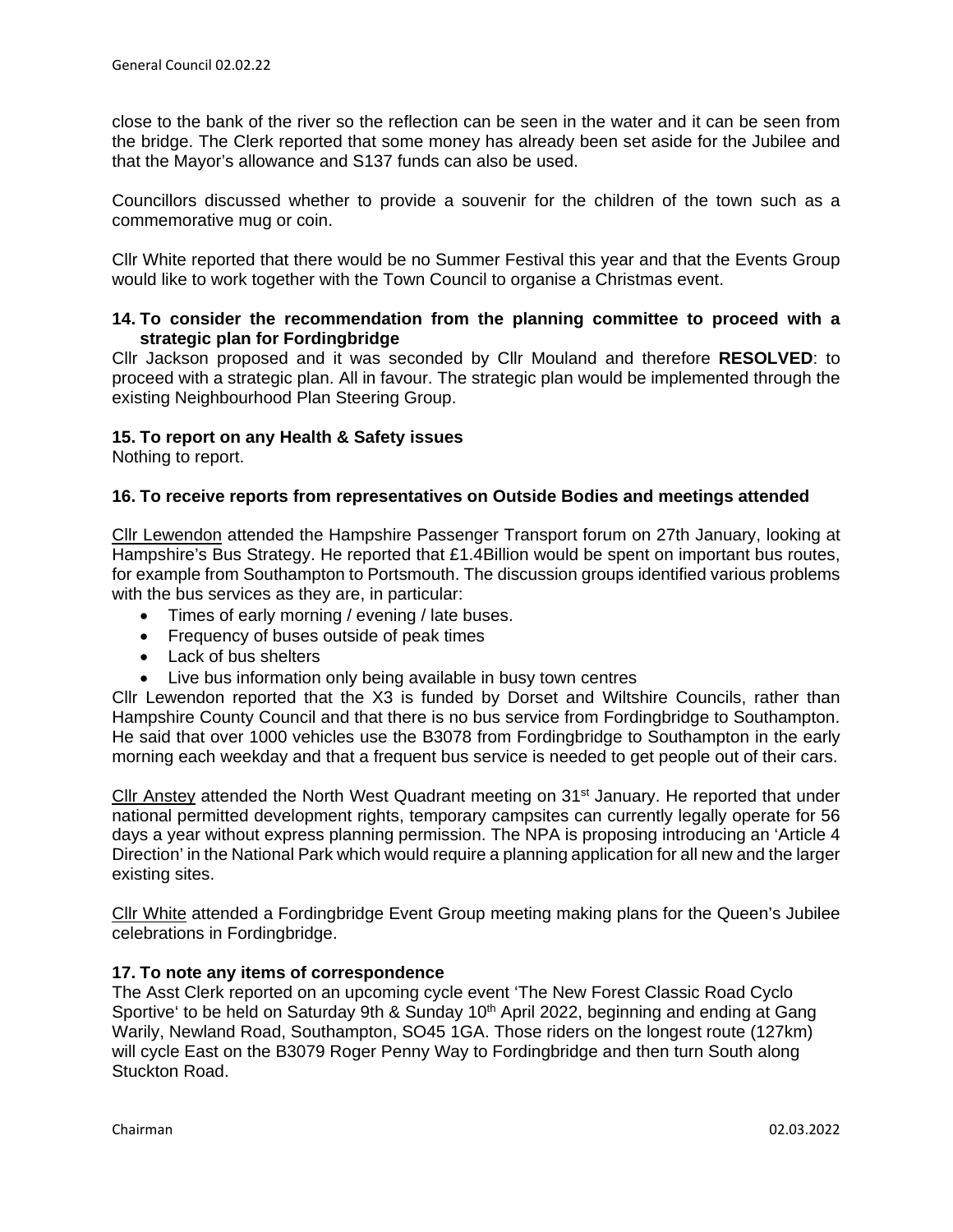Cllr Jackson reported that Alderholt Parish Council is asking Alderholt residents for their views on the future development of Alderholt before drafting their Neighbourhood Plan. Residents can visit the village hall on Saturday  $5<sup>th</sup>$  February 2022 from 11am – 5pm to comment. The aim of the day is to make sure the plan reflects the views of the village.

# **18. To receive a report from the Clerk or any other relevant business**

Nothing further to report.

**19. To note the date of the next General Council meeting as Wednesday 2nd March 2022**  The meeting closed at 8:34p.m.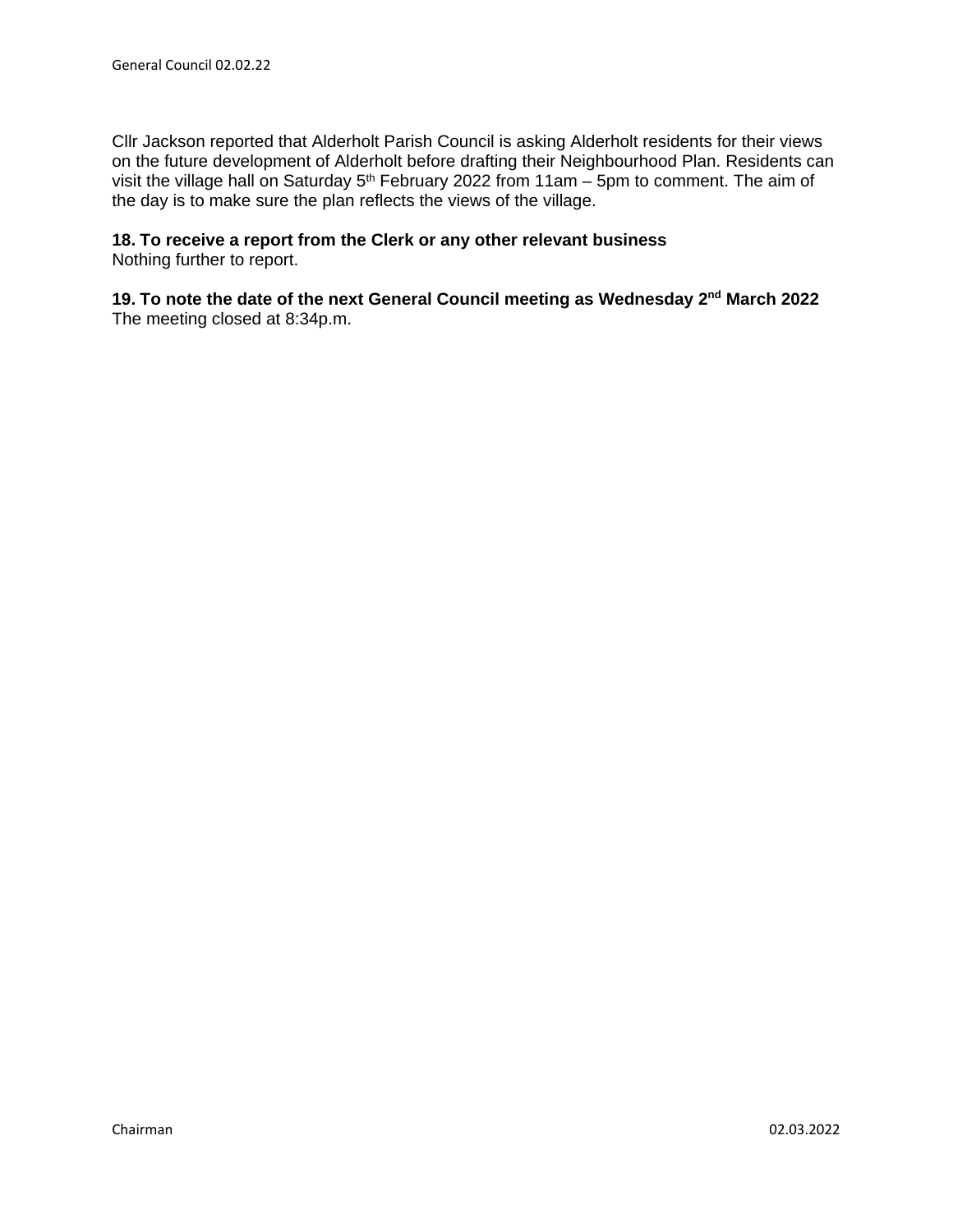## **APPENDIX 1**

## **Hampshire County Councillor report February 2022**

### **1. HWRCs update**

The system of booking to visit Hampshire's household waste recycling centres (HWRCs) is to be made permanent following feedback from users who overwhelmingly supported the approach. It was introduced in June 2020 in response to the pandemic but also helped smooth visits and reduce queuing. The ability to book multiple trips will remain.

### **2. Support for Community Transport**

With the COVID 19 pandemic still having an impact on levels of all publi c and community transport use across the county, Hampshire County Council has agreed to maintain contract payments for community transport operators at 100% from 1 April 2022 to 31 March 2023.

Community transport operators have reported that around 35% few er passengers are travelling than before the pandemic. The move will assist those operators in the recovery and operation of their services, supporting them to maintain service levels whist they experience lower than usual passenger numbers, and user confidence rebuilds during the coming financial year.

### **3. County councillor grants**

A reminder that applications for County Councillor grants for this financial year need to be submitted to me by Monday 14<sup>th</sup> February. The 2022/23 County Councillor grant window will open on 1 June. The link for applications is <https://www.hants.gov.uk/community/grants/grants-list/county-councillor>

#### **4. Roads, Transport and Environmental investment**

Hampshire County Council is to be asked to approve on 17 February an increased 2021 22 capital programme of investment in countywide highways maintenance, road safety, transport improvements, flood alleviation, waste management, and bridge strengthening, a s well as economic development and town centre improvements, amounting to £112.885 million. This includes £7 million additional financial support for highways maintenance.

Planning continues for the next generation of waste infrastructure to support the county's ability to recycle a wider range of materials. As part of the capital programme of work is the continued development of a plan for [a new materials recovery facility in Eastleigh.](https://www.hants.gov.uk/News/20210924recyclingplans)

The proposed [programme and appendices](https://democracy.hants.gov.uk/documents/s90048/Report.pdf) highlight an Integrated Transport Programme of over 100 million in value. Local schemes to enable people to walk and cycle more for local journeys represent a £11.3 million investment.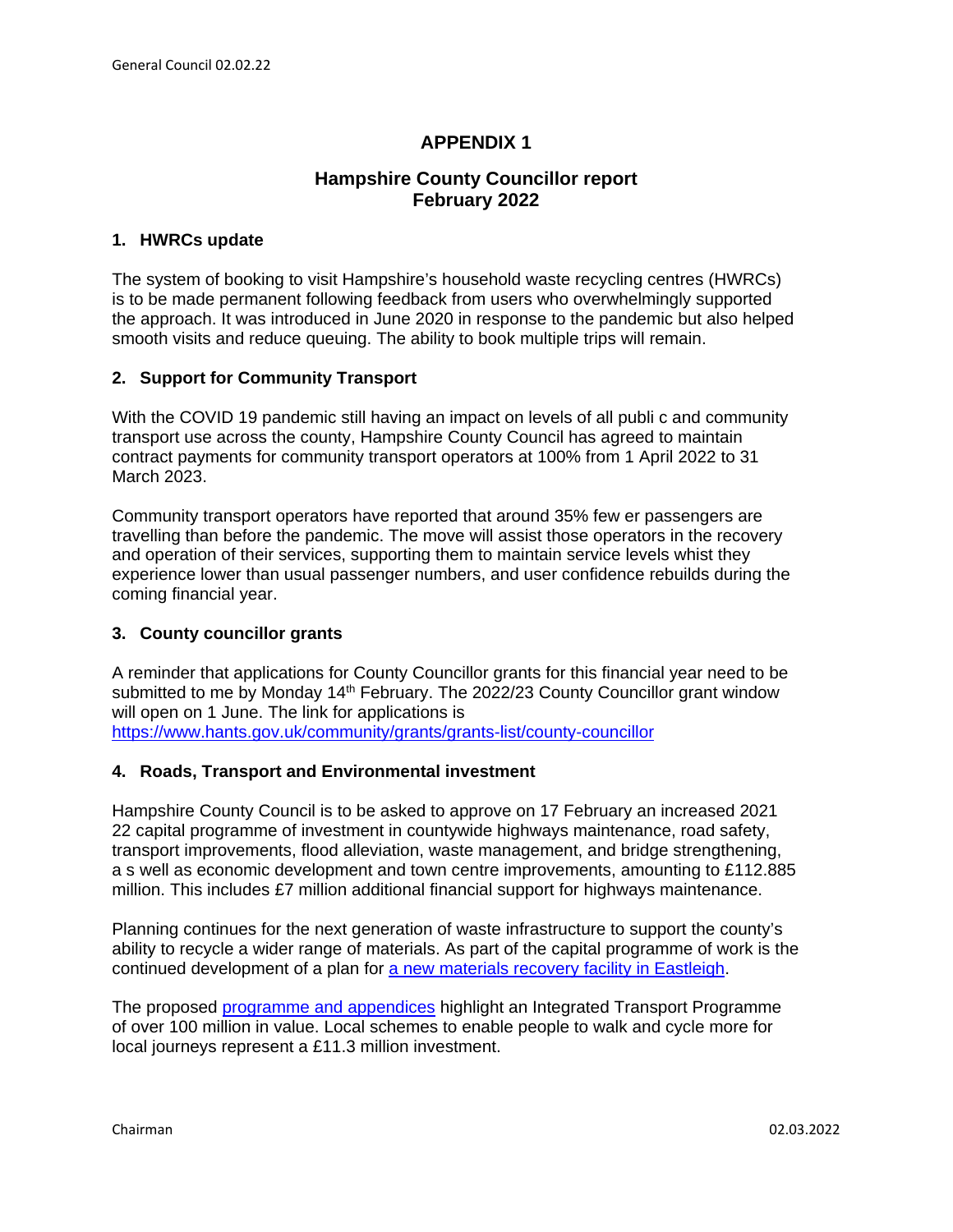Separately, Hampshire County Council is the first council in England to trial plastic bollards made from sugar cane on its pavements; these are being installed as a lower carbon alternative to the traditional concrete ones. The plant-based bollards are also lighter, easier to install and cheaper costing 150 compared with 190 for concrete. They are also just as resilient in the event of a crash and do not splinter if they are hit by a vehicle. The proposal is part of the county's plans to meet its climate change targets to be Carbon Neutral by 2050 and resilient to a two-degrees rise in temperature.

In recognition of the importance of building resilience, the council has declared 2022 the "Year of Climate Resilience". This presents an opportunity for it to increase awareness of the importance of resilience and to develop some showcase projects in partnership with key stakeholders. More information can be found on the Council's Climate Change website:

<https://www.hants.gov.uk/landplanningandenvironment/environment/climatechange>

### **5. Platinum Jubilee Celebrations**

Hampshire County Council is putting plans in place to celebrate the Queen s Platinum Jubilee this year. These will provide opportunities for residents across the county to participate, including through schools, libraries, care homes, and outdoor sites. The primary focus is during the extended bank holiday weekend of Thursday 2 to Sunday 5 June 2022.

The plan also have is a significant focus on complementing The Queen's Green Canopy theme, with 0.5 million is to be made available to help organisations and communities plant trees across the county.

The celebrations will be launched on Thursday 10 February at a high-profile event in Winchester attended by HRH The Prince of Wales, who will unveil 'Licoricia of Winchester' a new life size bronze statue of a prominent medieval Jewish woman, designed by award winning sculptor Ian Rank Broadley.

Councillor Edward Heron Lyndhurst & Fordingbridge Division